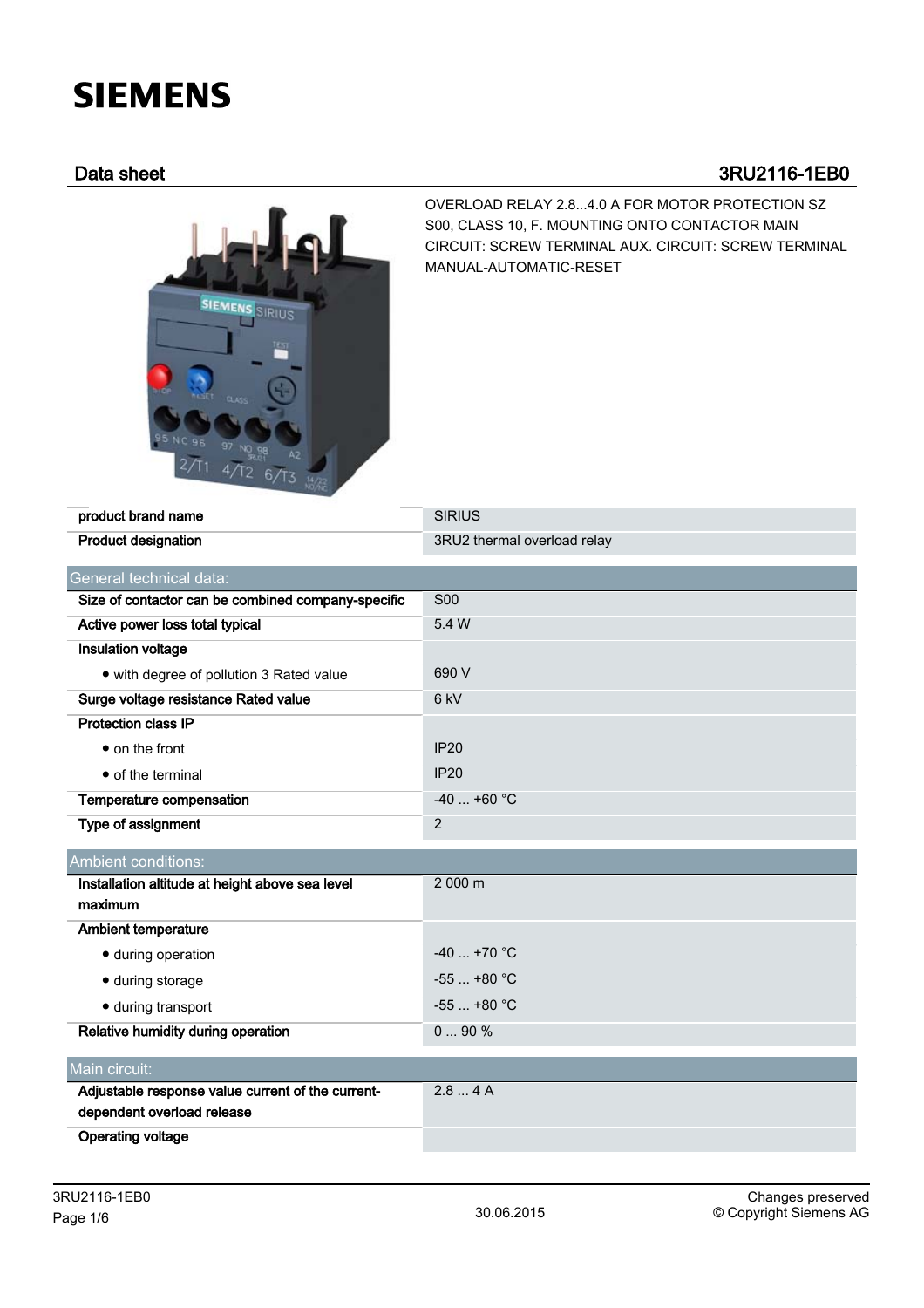| • Rated value                                        | 690 V                       |
|------------------------------------------------------|-----------------------------|
| • at AC-3 Rated value maximum                        | 690 V                       |
| <b>Operating frequency Rated value</b>               | 50  60 Hz                   |
| <b>Operating current Rated value</b>                 | 4A                          |
| <b>Operating current</b>                             |                             |
| $\bullet$ at AC-3                                    |                             |
| - at 400 V Rated value                               | 4A                          |
| Auxiliary circuit:                                   |                             |
| Number of NC contacts                                |                             |
| • for auxiliary contacts                             | $\mathbf{1}$                |
| $-$ Note                                             | for contactor disconnection |
| Number of NO contacts                                |                             |
| • for auxiliary contacts                             | $\mathbf 1$                 |
| $-$ Note                                             | for message "Tripped"       |
| Number of CO contacts                                |                             |
| • for auxiliary contacts                             | $\pmb{0}$                   |
| Design of the auxiliary switch                       | integrated                  |
| Operating current of the auxiliary contacts at AC-15 |                             |
| $\bullet$ at 24 V                                    | 3A                          |
| $\bullet$ at 110 V                                   | 3A                          |
| $\bullet$ at 120 V                                   | 3A                          |
| $\bullet$ at 125 V                                   | 3A                          |
| $\bullet$ at 230 V                                   | 2A                          |
| $\bullet$ at 400 V                                   | 1A                          |
| Operating current of the auxiliary contacts at DC-13 |                             |
| $\bullet$ at 24 V                                    | 2A                          |
| $\bullet$ at 110 V                                   | 0.22A                       |
| $\bullet$ at 125 V                                   | 0.22A                       |
| $\bullet$ at 220 V                                   | 0.11A                       |
| Protective and monitoring functions:                 |                             |
| <b>Trip class</b>                                    | CLASS 10                    |
| Design of the overload circuit breaker               | thermal                     |
| <b>UL/CSA ratings:</b>                               |                             |
| Full-load current (FLA) for three-phase AC motor     |                             |
| • at 480 V Rated value                               | 4A                          |
| • at 600 V Rated value                               | 4A                          |
| Contact rating of the auxiliary contacts acc. to UL  | B600 / R300                 |
| Installation/ mounting/ dimensions:                  |                             |
| mounting position                                    | any                         |
| <b>Mounting type</b>                                 | direct mounting             |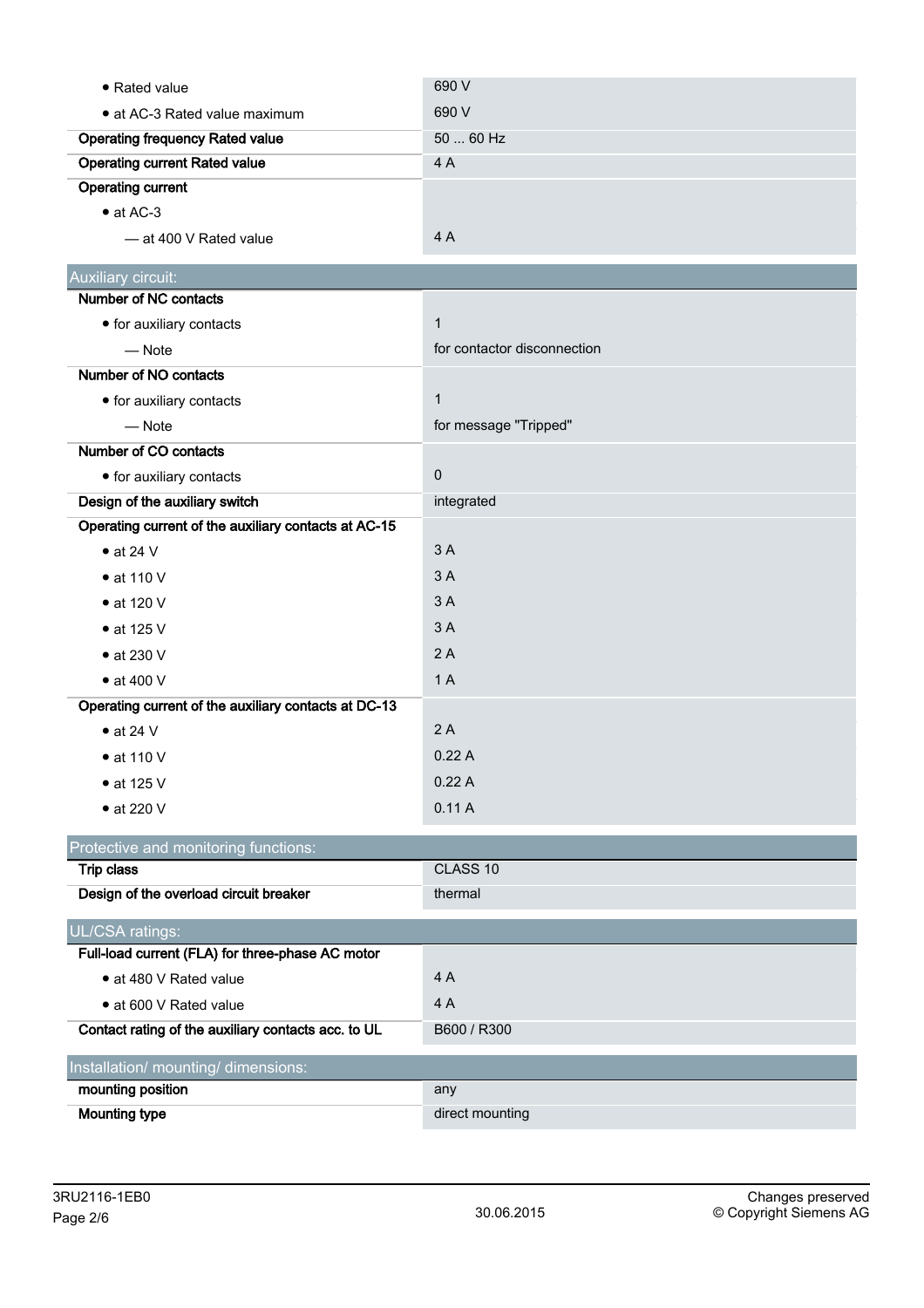| Height                                                    | 76 mm           |
|-----------------------------------------------------------|-----------------|
| <b>Width</b>                                              | 45 mm           |
| Depth                                                     | 70 mm           |
| <b>Required spacing</b>                                   |                 |
| • with side-by-side mounting                              |                 |
| - forwards                                                | 0 <sub>mm</sub> |
| - Backwards                                               | 0 <sub>mm</sub> |
| - upwards                                                 | 6 mm            |
| - downwards                                               | 6 mm            |
| - at the side                                             | 6 mm            |
| • for grounded parts                                      |                 |
| - forwards                                                | 0 <sub>mm</sub> |
| - Backwards                                               | 0 <sub>mm</sub> |
| - upwards                                                 | 6 mm            |
| $-$ at the side                                           | 6 mm            |
| - downwards                                               | 6 mm            |
| • for live parts                                          |                 |
| - forwards                                                | $0 \text{ mm}$  |
| - Backwards                                               | 0 <sub>mm</sub> |
| $-\omega$ upwards                                         | 6 mm            |
| - downwards                                               | 6 mm            |
| $-$ at the side                                           | 6 mm            |
| <b>Connections/ Terminals:</b>                            |                 |
| <b>Product function</b>                                   |                 |
| • removable terminal for auxiliary and control<br>circuit | <b>No</b>       |
| Type of electrical connection                             |                 |

| <b>I</b> ype or electrical confidential                          |                                                         |  |  |
|------------------------------------------------------------------|---------------------------------------------------------|--|--|
| • for main current circuit                                       | screw-type terminals                                    |  |  |
| • for auxiliary and control current circuit                      | screw-type terminals                                    |  |  |
| Arrangement of electrical connectors for main current<br>circuit | Top and bottom                                          |  |  |
| Type of connectable conductor cross-section                      |                                                         |  |  |
| $\bullet$ for main contacts                                      |                                                         |  |  |
| - single or multi-stranded                                       | $2x (0,5  1,5 mm2)$ , $2x (0,75  2,5 mm2)$ , $2x 4 mm2$ |  |  |
| — finely stranded with core end processing                       | $2x (0.5  1.5 mm2)$ , $2x (0.75  2.5 mm2)$              |  |  |
| • for AWG conductors for main contacts                           | 2x (20  16), 2x (20  18), 2x 12                         |  |  |
| Type of connectable conductor cross-section                      |                                                         |  |  |
| • for auxiliary contacts                                         |                                                         |  |  |
| - single or multi-stranded                                       | $2x (0,5  1,5 mm2)$ , $2x (0,75  2,5 mm2)$              |  |  |
| — finely stranded with core end processing                       | $2x (0.5  1.5 mm2)$ , $2x (0.75  2.5 mm2)$              |  |  |
| • for AWG conductors for auxiliary contacts                      | 2x(2016), 2x(1814)                                      |  |  |
| Design of screwdriver shaft                                      | 5 to 6 mm diameter                                      |  |  |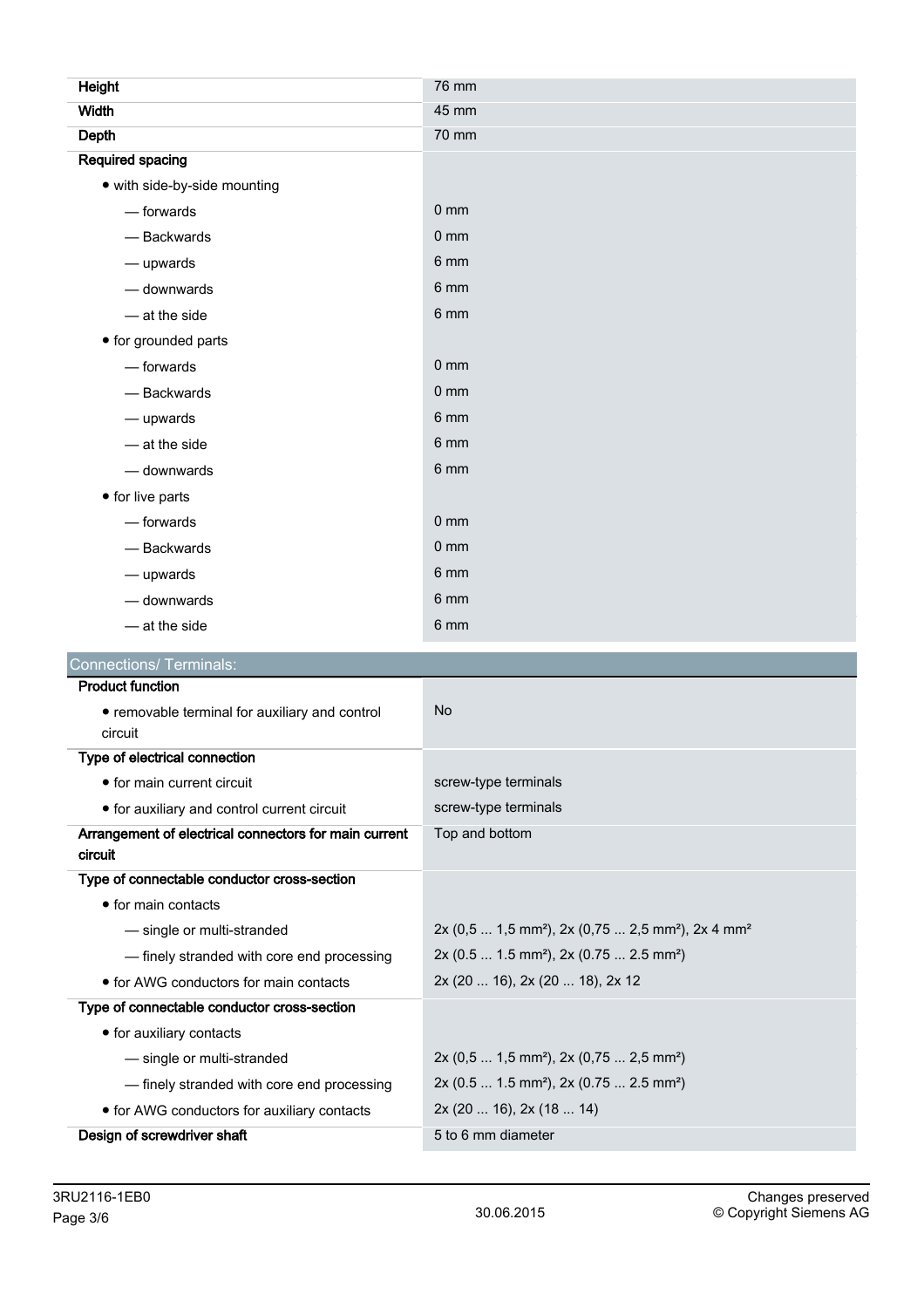|                                                                              | Design of the thread of the connection screw      |                                 |                |                                      |                              |
|------------------------------------------------------------------------------|---------------------------------------------------|---------------------------------|----------------|--------------------------------------|------------------------------|
| • for main contacts                                                          |                                                   | M <sub>3</sub>                  |                |                                      |                              |
| • of the auxiliary and control contacts                                      |                                                   | M3                              |                |                                      |                              |
| Safety related data:                                                         |                                                   |                                 |                |                                      |                              |
| Proportion of dangerous failures                                             |                                                   |                                 |                |                                      |                              |
| • with low demand rate acc. to SN 31920                                      |                                                   | 50 %                            |                |                                      |                              |
| • with high demand rate acc. to SN 31920                                     |                                                   | 50 %                            |                |                                      |                              |
| MTTF with high demand rate                                                   |                                                   | 2 2 8 0 y                       |                |                                      |                              |
| T1 value for proof test interval or service life acc. to<br><b>IEC 61508</b> |                                                   | 20y                             |                |                                      |                              |
| Mechanical data:                                                             |                                                   |                                 |                |                                      |                              |
| Size of overload relay                                                       |                                                   |                                 | <b>S00</b>     |                                      |                              |
| Display:                                                                     |                                                   |                                 |                |                                      |                              |
| <b>Display version</b>                                                       |                                                   |                                 |                |                                      |                              |
| • for switching status                                                       |                                                   |                                 | Slide switch   |                                      |                              |
| Certificates/ approvals:                                                     |                                                   |                                 |                |                                      |                              |
|                                                                              |                                                   |                                 |                |                                      |                              |
| <b>General Product Approval</b>                                              |                                                   |                                 |                | For use in<br>hazardous<br>locations | Declaration of<br>Conformity |
| CCC                                                                          |                                                   | FAL                             | UL             | ATEX                                 | F<br>EG-Konf.                |
| <b>Test Certificates</b>                                                     |                                                   |                                 |                |                                      |                              |
| Typprüfbescheinigu<br>ng/Werkszeugnis                                        | spezielle<br>Prüfbescheinigunge<br>$\overline{u}$ | <b>Shipping Approval</b><br>ABS | <b>VERITAS</b> | ĬĂ<br>dnv<br><b>DNV</b>              | $\blacksquare$<br>▁▁▂<br>GL  |
| <b>Shipping Approval</b>                                                     |                                                   |                                 |                | other                                |                              |

## Further information

Information- and Downloadcenter (Catalogs, Brochures,…) <http://www.siemens.com/industrial-controls/catalogs>

Industry Mall (Online ordering system) <http://www.siemens.com/industrymall>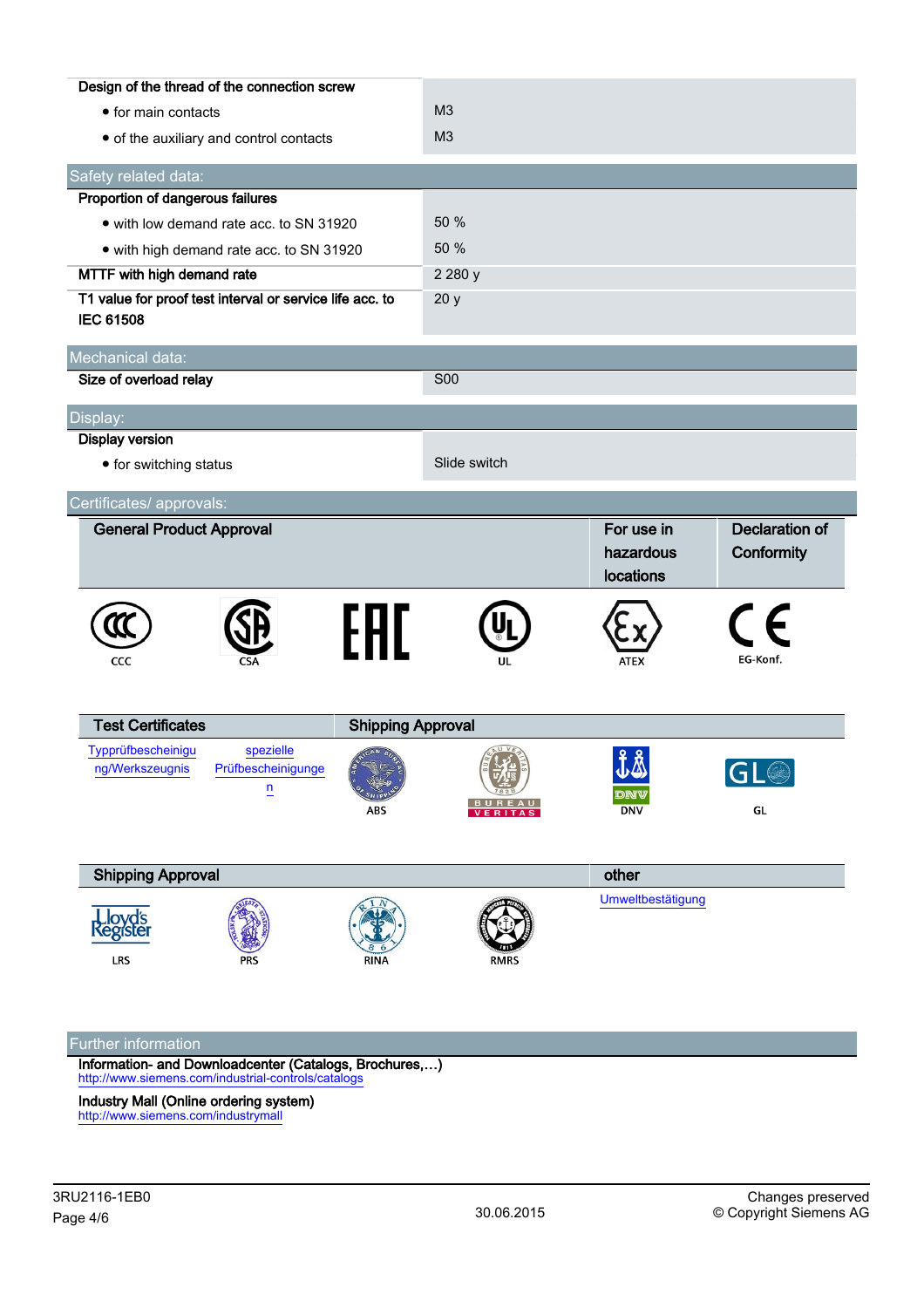### Cax online generator

<http://support.automation.siemens.com/WW/CAXorder/default.aspx?lang=en&mlfb=3RU21161EB0>

Service&Support (Manuals, Certificates, Characteristics, FAQs,...) <https://support.industry.siemens.com/cs/ww/en/ps/3RU21161EB0>

Image database (product images, 2D dimension drawings, 3D models, device circuit diagrams, EPLAN macros, ...) [http://www.automation.siemens.com/bilddb/cax\\_de.aspx?mlfb=3RU21161EB0&lang=en](http://www.automation.siemens.com/bilddb/cax_de.aspx?mlfb=3RU21161EB0&lang=en)